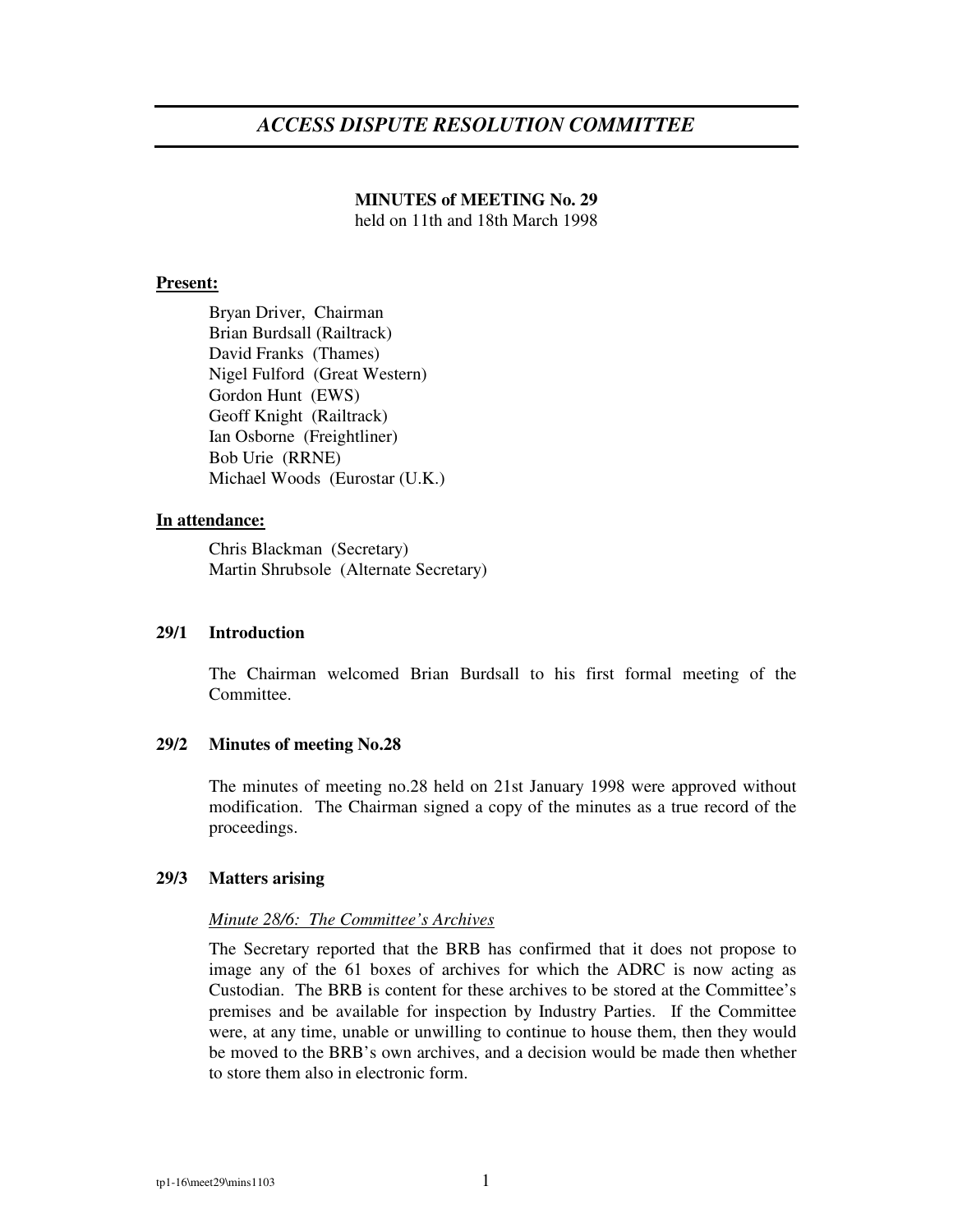The Committee wished to explore the costs of having an electronic copy of all the documents and asked the Secretary to undertake a review of this and of the options of holding the record either on micro-fiche or imaged in such a way as to be accessible by a keyboard which would enable a word search for documents.

The technology adopted would require to be compatible with that used by BRB. **Action:** Secretary

#### **29/4 Record of the Hearing of Reference [AD]14**

The Record of the Hearing of Reference no.14 on 21st January 1998 was approved without modification. The Chairman signed a copy of the minutes as a true record of the proceedings.

## **29/5 Tenancy agreement with Railtrack Property**

The Secretary reported that a final draft of the tenancy agreement had been received, incorporating the points made at the negotiation meeting in November. There were now two minor points outstanding which the lawyers would finalise before the end of the current week. It was expected that the process of signing would be complete before the end of March.

It was noted that, when the tenancy is signed, the RIDR may wish to proceed to install a partition in Room 226 and to underwrite the total cost. The Secretary confirmed that the planning permission for such works was valid for five years from January 1997.

#### **29/6 Report from the remuneration sub-committee**

In the absence of the Chairman and designate clerk for this item, the deputy Chairman, Bob Urie reported on the three issues that the sub-committee had considered. The Committee agreed the terms of remuneration for the Chairman upon the extension of his contract for a further two years, and wished a suitable supplemental letter detailing the required amendments to be drawn up speedily by the Secretary, and for the Committee's legal advisers to enable formal exchange with the Chairman before 31st March 1998.

On the second issue the Committee endorsed the principles of the structure of the contract with the (designate) clerk and gave guidance on the outstanding terms to be negotiated.

The Committee also acknowledged the advice and contribution of its legal advisors Wragge & Co., and agreed to renew the contract for a further twelve months.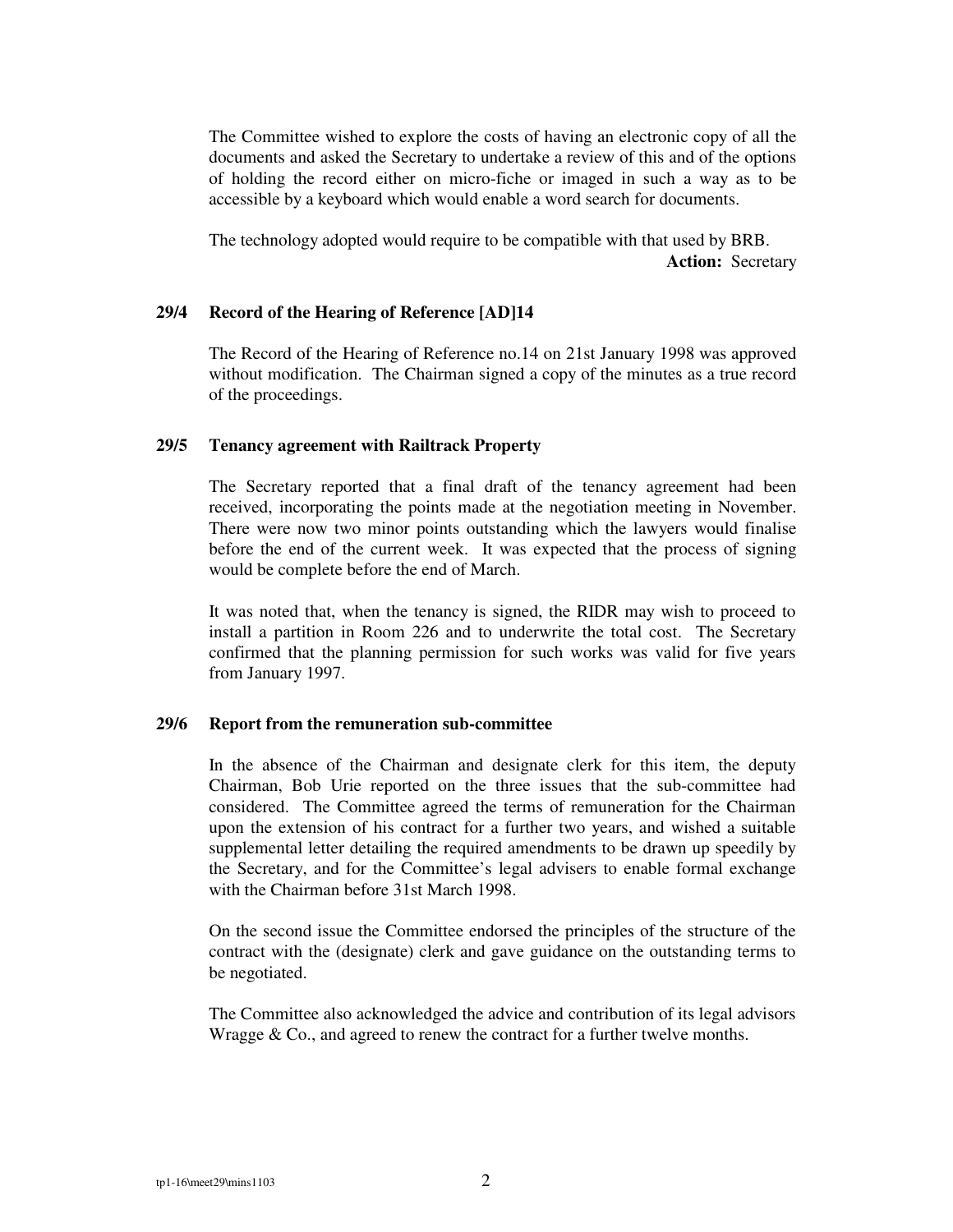#### **29/7 Committee Budget for 1998/99**

The Committee approved the paper from the Secretariat and endorsed a prudent budget of £230,000 for the financial year 1998/99.

The Committee observed that the expenditure in the current year was well within the budget provision, and a rebate on the levy in 1998/99 was likely; furthermore it noted that invoices for the levy for the year 1997/98 had been sent to all Industry Parties on 20th February and settlement was due by 22nd March.

The Committee agreed that it would be to the benefit of the industry in future to circulate, with the annual statement of accounts, and also to accompany the invoices for the levy, an explanatory note expanding on the issues relating to the budget.

This should set out the main features of the process of budget setting and stress the need to avoid a deficit. It should distinguish between elements for which costs can, on past behaviour, be accurately predicted and managed, those elements for which a simple contingent allowance has to be made, and those elements where heavy external costs can be incurred, e.g. on legal fees, with no degree of predictability as to likely frequency of occurrence and for which a large margin of prudence has therefore to be inserted. The Committee is mindful to take particular care not to incur an overdraft, and noted that unused portions of the budget are returned to Industry Parties as a reduction in the next levy.

The rebate is calculated strictly 'pro rata' on the levy imposed the previous year, according to the ratio of total expenditure to total levy income for that year.

## **29/8 Hearing of reference No.[AD]15**

The Committee formally heard joint reference no.15 from Great Eastern Railway and Railtrack. The Determination of the Committee is attached.

#### **29/9 Handling of disputes at St. Pancras station**

The Committee noted the paper from the secretary and endorsed the proposed processes for setting up a sub-committee to meet the requirements of the Station Access Agreement between Midland Main Line and London & Continental at St. Pancras*.* The Committee noted that the circumstances at this station were unusual and unlikely to be replicated elsewhere.

It acknowledged that the Chairman of ADRC should be the chairman of such a sub-committee, which would probably consist of two or three persons, and should be available to meet within days on notification of a dispute. Although it was not envisaged that the workload would be extensive and frequent, additional resource could, if required, be provided by the appointment of an independent Vice-Chairman.